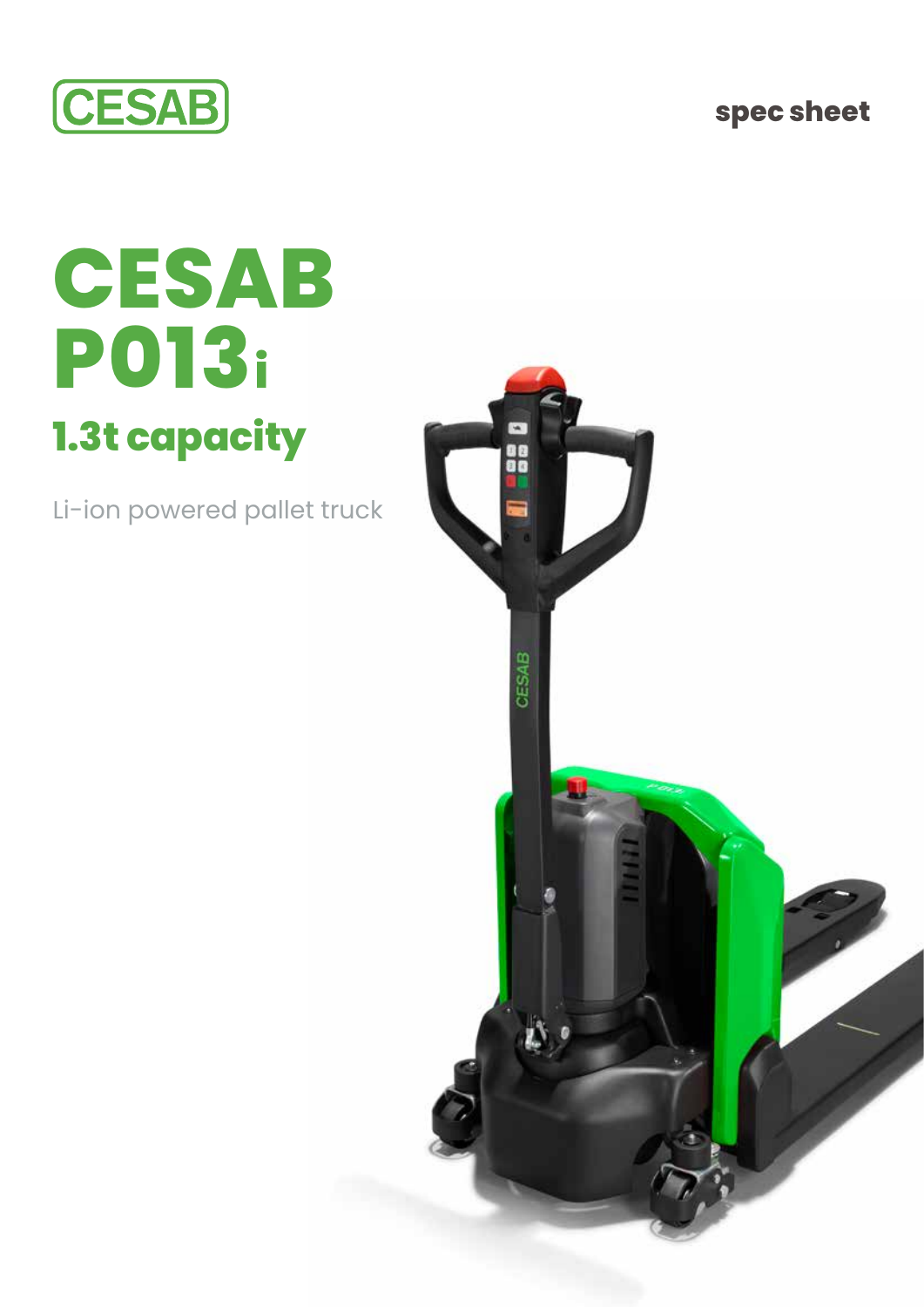## **P013i**  Truck Specifications

|                          | <b>CHARACTERISTICS</b>                                         |                                      |       |                          |
|--------------------------|----------------------------------------------------------------|--------------------------------------|-------|--------------------------|
| 1.2                      | Model designation                                              |                                      |       | P013i                    |
| 1.3                      | Power unit                                                     |                                      |       | Electric                 |
| 1.4                      | Operator type                                                  |                                      |       | Pedestrian               |
| 1.5                      | Load capacity/rated load                                       | Q                                    | kg    | 1300                     |
| 1.6                      | Load centre                                                    | $\mathsf C$                          | mm    | 600                      |
| 1.8                      | Load distance, centre axle to fork face (forks raised/lowered) | $\mathsf X$                          | mm    | 884/947                  |
| 1.9                      | Wheelbase (forks raised/lowered)                               | y                                    | mm    | 1134/1185                |
| <b>WEIGHT</b>            |                                                                |                                      |       |                          |
| 2.1                      | Service weight including battery                               |                                      | kg    | 137                      |
| 2.2                      | Axle load, with load, drive/castor/support arm wheels          |                                      | kg    | 410/50/977               |
| 2.3                      | Axle load, without load, drive/castor/support arm wheels       |                                      | kg    | 93/14/30                 |
|                          | <b>WHEELS AND TYRES</b>                                        |                                      |       |                          |
| 3.1                      | Drive/castor/support arm wheels                                |                                      |       |                          |
| 3.2                      | Wheel size front                                               | Ø x width                            | mm    | Polyurethane<br>210 x 70 |
| 3.3                      | Wheel size rear                                                | $Øx$ width                           | mm    | 80 x 70                  |
| 3.4                      | Additional wheels                                              | $Øx$ width                           |       | 80 x 30                  |
| 3.5                      | Wheels, number front/rear (x=driven wheels)                    |                                      | mm    | $1x + 2/4$               |
|                          |                                                                |                                      |       |                          |
| 3.6                      | Track width, front                                             | $\mathsf{b}_{\scriptscriptstyle 10}$ | mm    | 430                      |
| 3.7<br><b>DIMENSIONS</b> | Track width, rear                                              | $b_n$                                | mm    | 380                      |
| 4.4                      | Lift movement                                                  |                                      |       | 115                      |
|                          |                                                                | $h_{\scriptscriptstyle{2}}$          | mm    | 195                      |
|                          | Lift height                                                    | ${\sf h}_{\scriptscriptstyle 23}$    | mm    |                          |
| 4.9                      | Height of tiller arm in drive position min./max.               | $h_{1a}$                             | mm    | 700/1160                 |
| 4.15                     | Height, forks lowered                                          | $h_{13}$                             | mm    | 80                       |
| 4.19                     | Overall length                                                 | $I_1$                                | mm    | 1530                     |
| 4.20                     | Length to face of forks                                        | $\mathsf{I}_2$                       | mm    | 380                      |
| 4.21                     | Overall width                                                  | b                                    | mm    | 540                      |
| 4.22                     | Fork dimensions                                                | s/e/l                                | mm    | 47/160/1150              |
| 4.25                     | Width over forks                                               | b <sub>5</sub>                       | mm    | 540                      |
| 4.32                     | Ground clearance, centre of wheelbase                          | m <sub>2</sub>                       | mm    | 33                       |
| 4.34.1                   | Aisle width with pallets 1000 x 1200, crossways                | $A_{\text{ct}}$                      | mm    | 2127                     |
| 4.34.2                   | Aisle width with pallets 800 x 1200, lengthways                | $A_{st}$                             | mm    | 2000                     |
| 4.35                     | Turning radius (forks raised)                                  | $W_{\alpha}$                         | mm    | 1283                     |
|                          | <b>PERFORMANCES</b>                                            |                                      |       |                          |
| 5.1                      | Travel speed with/without load                                 |                                      | km/h  | 4,6/4,8                  |
| 5.2                      | Lift speed with/without load                                   |                                      | m/s   | 0,020/0,025              |
| 5.3                      | Lowering speed with/without load                               |                                      | m/s   | 0,05/0,04                |
| 5.8                      | Max. gradeability with/without load                            |                                      | $\%$  | 6/16                     |
| 5.10                     | Service brake                                                  |                                      |       | Electromagnetic          |
|                          | <b>ELECTRIC MOTOR</b>                                          |                                      |       |                          |
| 6.1                      | Drive motor, rating S2 60 min                                  |                                      | kW    | 0,65                     |
| 6.2                      | Lift motor S3 15%                                              |                                      | kW    | 0,5                      |
| 6.4                      | Battery voltage, nominal capacity $K_{\kappa}$                 |                                      | V/Ah  | Li-ion $24/36$           |
| 6.5                      | Battery weight min./max.                                       |                                      | kg    | $\overline{7}$           |
| 6.6                      | Energy consumption according to VDI cycle                      |                                      | kWh/h | 0,215                    |
|                          | Energy consumption according to EN 16 796:2016                 |                                      | kWh/h | 0,199                    |
| <b>OTHERS</b>            |                                                                |                                      |       |                          |
| 8.1                      | Type of drive control                                          |                                      |       | DC speed control         |
| 8.4                      | Sound level at driver's ear according EN 12053                 |                                      | dB(A) | 570                      |

All data is based on the mentioned configuration, other configurations may give different values Truck performance and dimensions are nominal and subject to tolerances CESAB products and specifications are subject to changes without notice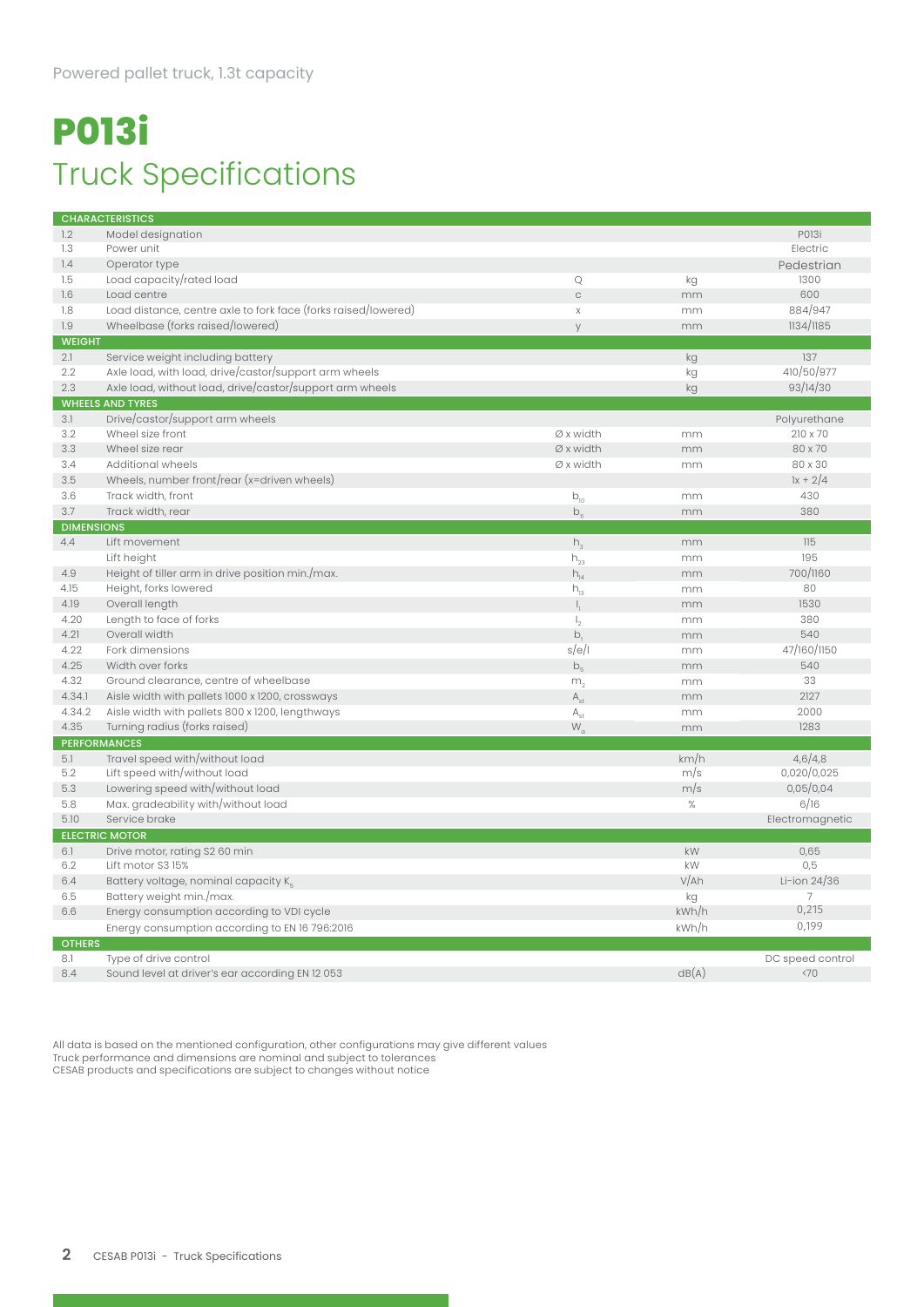## **P013i**  Dimensional Drawings